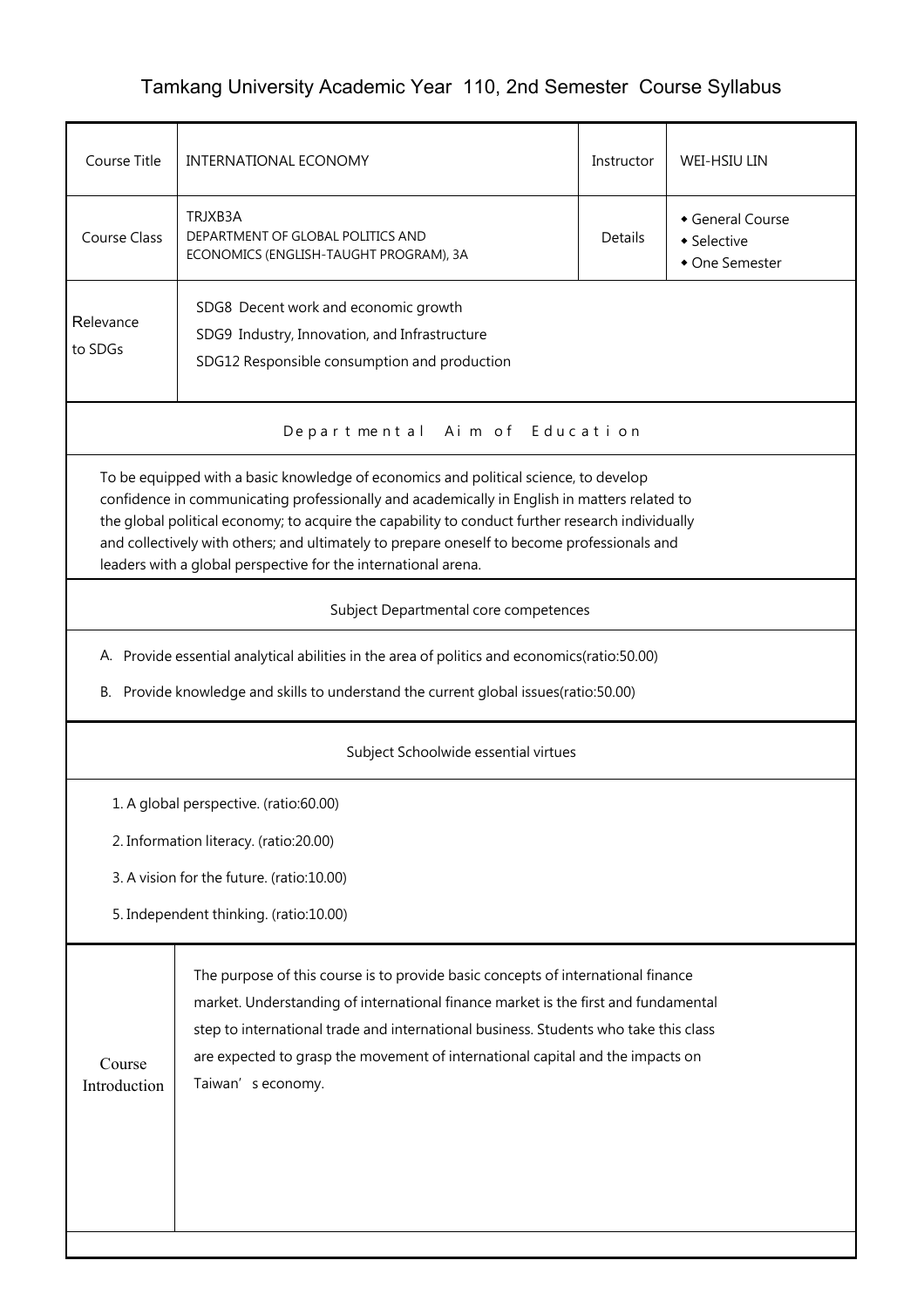| The correspondences between the course's instructional objectives and the cognitive, affective,<br>and psychomotor objectives.<br>Differentiate the various objective methods among the cognitive, affective and psychomotor<br>domains of the course's instructional objectives.                                                                                                                                      |                                                                                                                                                                                                        |                                  |                                           |                         |            |  |  |
|------------------------------------------------------------------------------------------------------------------------------------------------------------------------------------------------------------------------------------------------------------------------------------------------------------------------------------------------------------------------------------------------------------------------|--------------------------------------------------------------------------------------------------------------------------------------------------------------------------------------------------------|----------------------------------|-------------------------------------------|-------------------------|------------|--|--|
| I. Cognitive : Emphasis upon the study of various kinds of knowledge in the cognition of<br>the course's veracity, conception, procedures, outcomes, etc.<br>II. Affective : Emphasis upon the study of various kinds of knowledge in the course's appeal,<br>morals, attitude, conviction, values, etc.<br>III. Psychomotor: Emphasis upon the study of the course's physical activity and technical<br>manipulation. |                                                                                                                                                                                                        |                                  |                                           |                         |            |  |  |
| No.                                                                                                                                                                                                                                                                                                                                                                                                                    |                                                                                                                                                                                                        |                                  | objective methods                         |                         |            |  |  |
| 1                                                                                                                                                                                                                                                                                                                                                                                                                      | To understand basic concepts of international finance market<br>Cognitive<br>a.<br>To understand the movement of international capital<br>b.<br>To understand external factors to Taiwan economy<br>C. |                                  |                                           |                         |            |  |  |
|                                                                                                                                                                                                                                                                                                                                                                                                                        | The correspondences of teaching objectives : core competences, essential virtues, teaching methods, and assessment                                                                                     |                                  |                                           |                         |            |  |  |
| No.                                                                                                                                                                                                                                                                                                                                                                                                                    | Core Competences                                                                                                                                                                                       |                                  | <b>Essential Virtues</b>                  | <b>Teaching Methods</b> | Assessment |  |  |
| 1                                                                                                                                                                                                                                                                                                                                                                                                                      | AB                                                                                                                                                                                                     |                                  | 1235                                      | Lecture, Discussion     | Testing    |  |  |
|                                                                                                                                                                                                                                                                                                                                                                                                                        |                                                                                                                                                                                                        |                                  |                                           | Course Schedule         |            |  |  |
| Week                                                                                                                                                                                                                                                                                                                                                                                                                   | <b>Course Contents</b><br>Date                                                                                                                                                                         |                                  |                                           | <b>Note</b>             |            |  |  |
| 1                                                                                                                                                                                                                                                                                                                                                                                                                      | $111/02/21 \sim$<br>111/02/25                                                                                                                                                                          |                                  | Introduction                              |                         |            |  |  |
| 2                                                                                                                                                                                                                                                                                                                                                                                                                      | $111/02/28 \sim$<br>111/03/04                                                                                                                                                                          |                                  | National Income and Balance of Payment I  |                         |            |  |  |
| 3                                                                                                                                                                                                                                                                                                                                                                                                                      | $111/03/07$ ~<br>111/03/11                                                                                                                                                                             |                                  | National Income and Balance of Payment II |                         |            |  |  |
| 4                                                                                                                                                                                                                                                                                                                                                                                                                      | $111/03/14$ ~<br>111/03/18                                                                                                                                                                             |                                  | The Foreign Exchange Rate Market I        |                         |            |  |  |
| 5                                                                                                                                                                                                                                                                                                                                                                                                                      | $111/03/21$ ~<br>111/03/25                                                                                                                                                                             |                                  | The Foreign Exchange Rate Market II       |                         |            |  |  |
| 6                                                                                                                                                                                                                                                                                                                                                                                                                      | $111/03/28$ ~<br>111/04/01                                                                                                                                                                             |                                  | Spring Break                              |                         |            |  |  |
| 7                                                                                                                                                                                                                                                                                                                                                                                                                      | $111/04/04 \sim$<br>111/04/08                                                                                                                                                                          |                                  | Interest Rate and Exchange Rates I        |                         |            |  |  |
| 8                                                                                                                                                                                                                                                                                                                                                                                                                      | $111/04/11 \sim$<br>111/04/15                                                                                                                                                                          |                                  | Interest Rate and Exchange Rates II       |                         |            |  |  |
| 9                                                                                                                                                                                                                                                                                                                                                                                                                      | $111/04/18$ ~<br>111/04/22                                                                                                                                                                             |                                  | Review                                    |                         |            |  |  |
| 10                                                                                                                                                                                                                                                                                                                                                                                                                     | $111/04/25$ ~<br>111/04/29                                                                                                                                                                             | Midterm Exam Week                |                                           |                         |            |  |  |
| 11                                                                                                                                                                                                                                                                                                                                                                                                                     | $111/05/02$ ~<br>111/05/06                                                                                                                                                                             | Foreign Exchange Intervention I  |                                           |                         |            |  |  |
| 12                                                                                                                                                                                                                                                                                                                                                                                                                     | $111/05/09 \sim$<br>111/05/13                                                                                                                                                                          | Foreign Exchange Intervention II |                                           |                         |            |  |  |